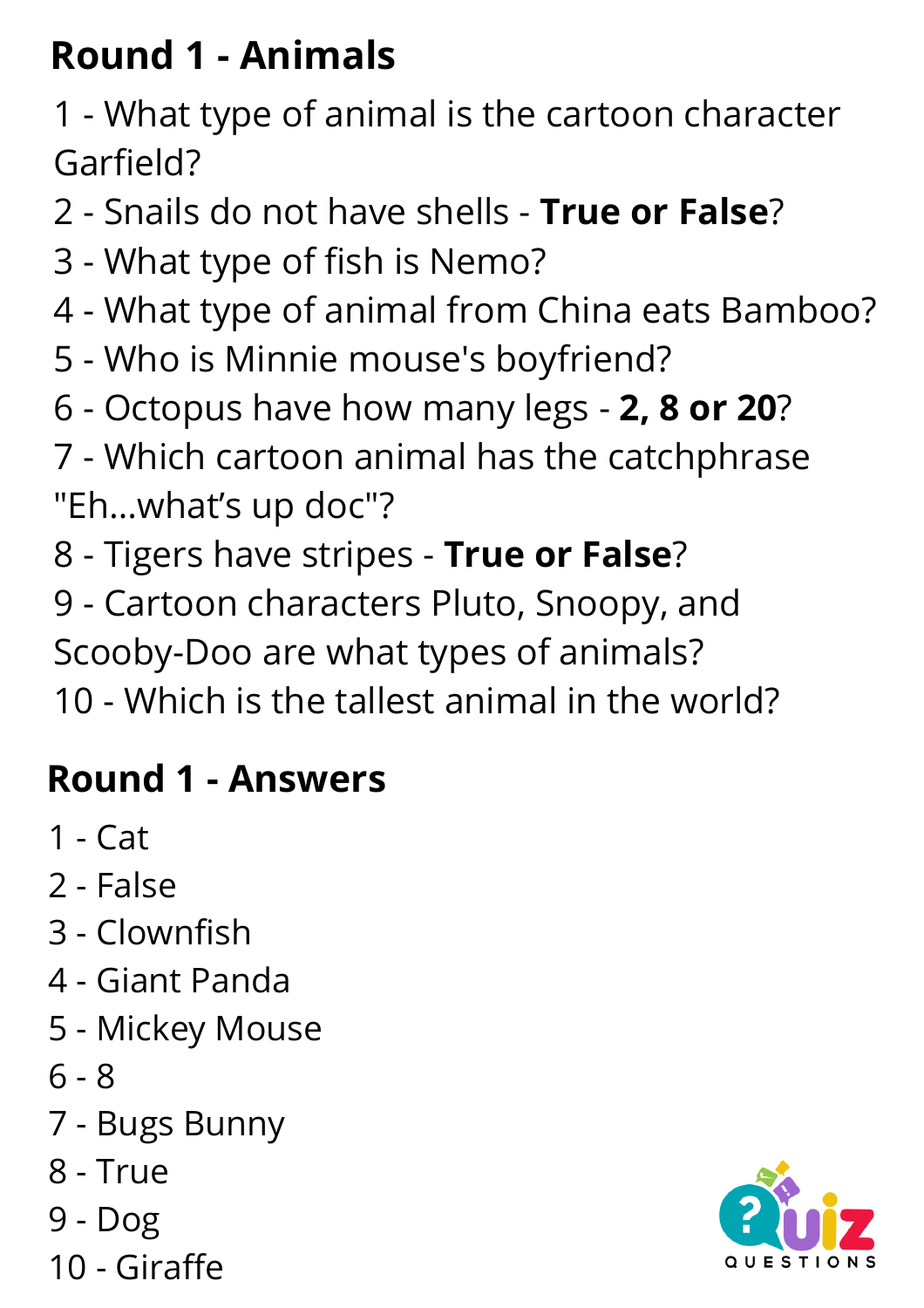# **Round 2 - TV Shows & Films**

 - Name the three Simpson children from the TV show 'The Simpsons'?

- Jafar is the villain from which Disney movie?

 - Name one of the leading boy characters from the TV show 'Friends'?

 - Which DC character with a film of the same name is the king of Atlantis?

- Are the Avengers Marvel or DC?

- In which film would you find Captain Jack Sparrow?

 - What type of animals feature in the film Jurassic Park?

 - Name the little green Grand master of the Jedi from the Star Wars films?

- Complete the film title - Reya and the last....?

- Are the Suicide Squad Marvel or DC?

#### **Round 2 - Answers**

- Bart, Lisa & Maggie
- Aladdin
- Joey, Chandler or Ross
- Aquaman
- Marvel
- Pirates of the Caribbean
- Dinosaurs
- Yoda
- Dragon
- DC

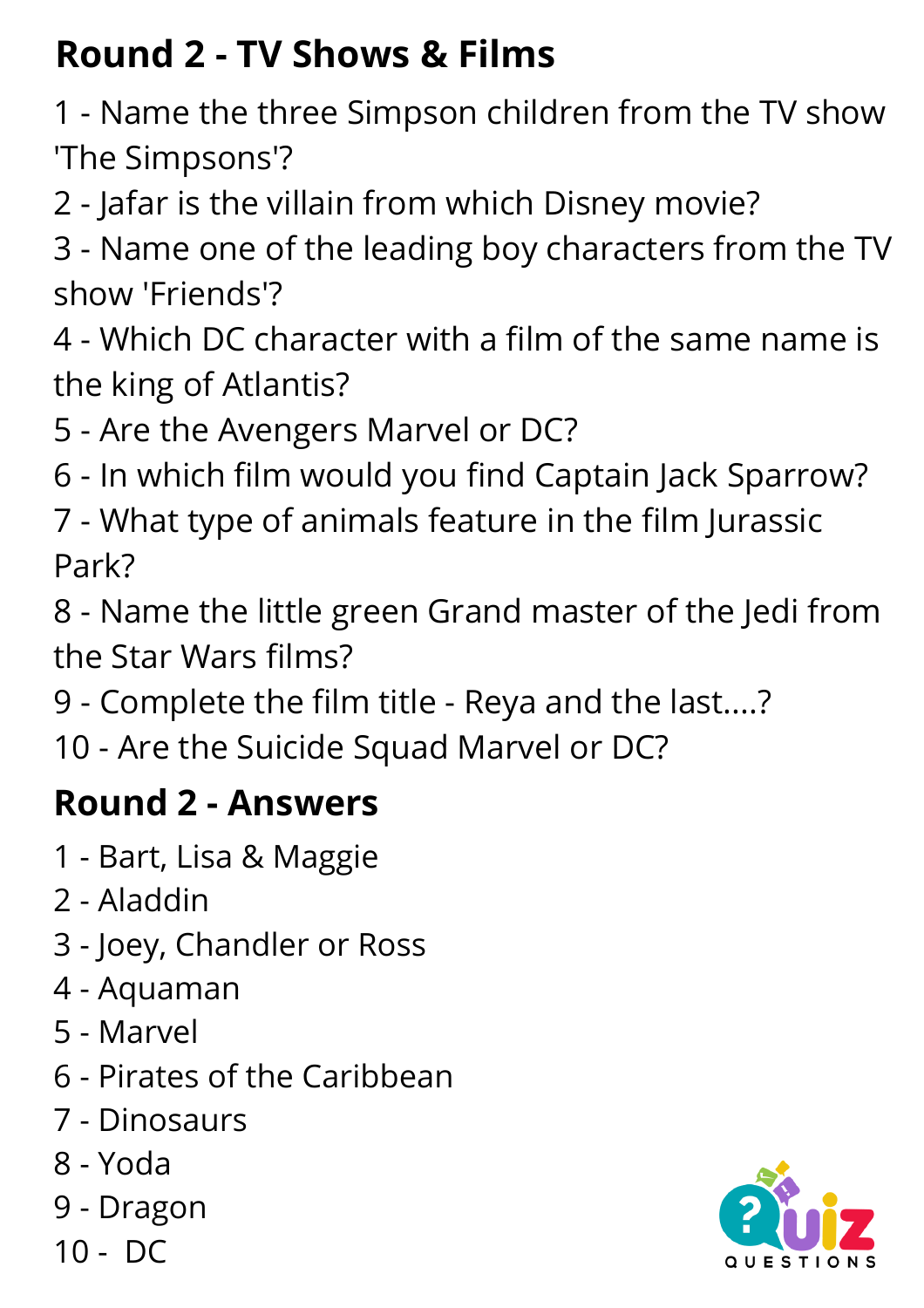# **Round 3 - Food & Drink**

- What is the main ingredient of an omelette?
- Nandos is famous for which type of meat?
- What colour is the outer skin of a watermelon?
- Korma is a type of which food?
- Pizza originated in which country?
- Suchi contains rice and which other raw ingredient?
- What type of food is Brie?
- What are sheets of pasta called?
- What country is jerk chicken from?

 - Which celebrity chef is famous for his cooking as well as his swearing?

# **Round 3 - Answers**

- Egg
- Chicken
- Green
- Curry
- Italy
- Fish/seafood
- Cheese
- Lasagne
- Jamaica
- Gordon Ramsey

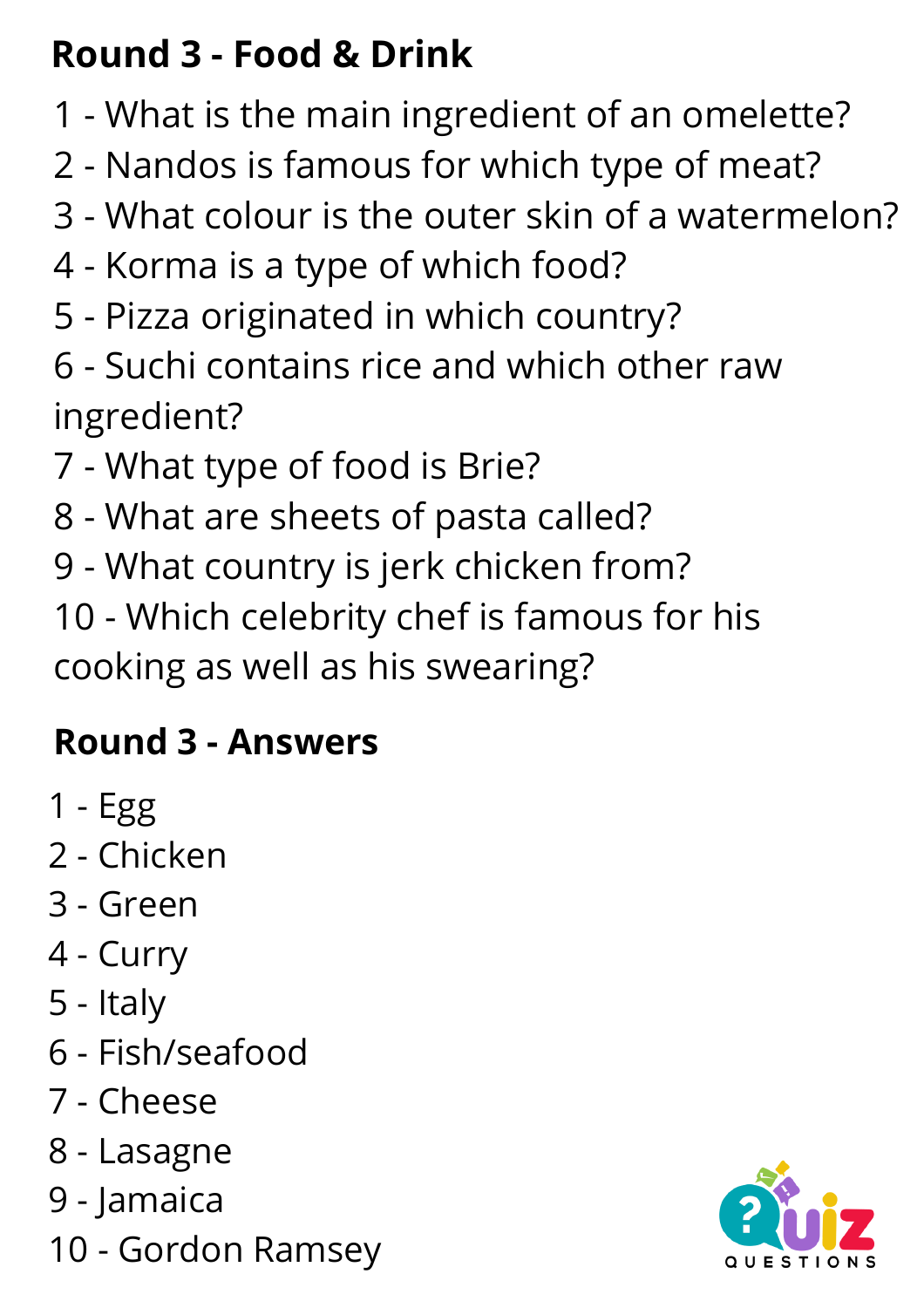# **Round 4 - Around the World**

- Paris is located in which country?
- What type of structure is Victoria Falls?

 - Which country has a white and green flag with a red dragon on?

- What does the abbreviation 'UK' stand for?
- The Leaning Tower of Pisa is located in which country?
- What does the abbreviation 'USA' stand for?
- Which country has a white flag with a red spot on?
- What type of structure can be can be active, dormant or extinct?
- What type of body of water is The Nile?
- In which country is the Taj Mahal located?

#### **Round 4 - Answers**

- France
- A waterfall
- Wales
- United Kingdom
- Italy
- United States of America
- Japan
- Volcano
- A River
- India